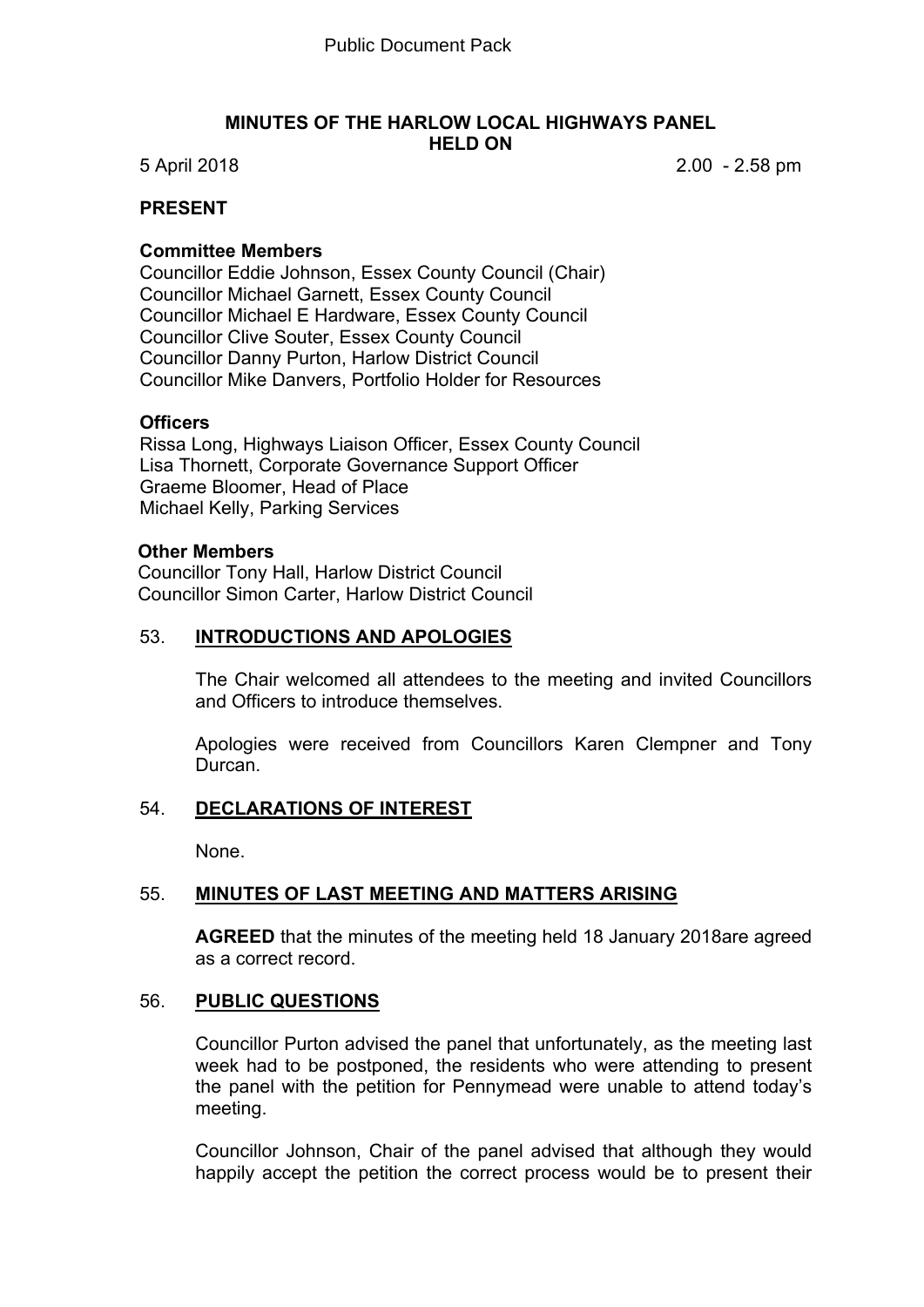County Councillor with the petition to submit to the Cabinet Member at the County Council. It was agreed that Councillor Purton would forward all the information to Councillor Garnett to present to the Cabinet Member.

Councillor Carter asked the panel if it would be possible to place signage at the Pilkingtons junction in Church Langley, as it appears that motorists are ignoring that there is a cycle path there and therefore is a potential danger.

Councillor Johnson, advised the panel that many improvements had already been made to that junction, and would ask Officers to re-visit to assess.

Councillor Carter raised the issue of the entry and exit to Church Langley. He explained that should there be any issue at Hastingwoods or surrounding roads, this causes major traffic congestion in Church Langley to the point that the traffic comes to a standstill for hours.

Councillor Johnson advised that this was out of the scope of the Highways Panel, however he did advise that he had been invited to a meeting with David Sprunt and other Strategic Members. He is hoping that this meeting would be held over the next couple of week and he will report back to the panel.

## 57. **APPROVED WORKS PROGRAMME.**

**LHAR162009 – Fourth Avenue junction with North Gate roundabout works.**

Members had been sent options for the scheme and agreed that option two would be the best and would appreciate it if the scheme was given priority.

#### **LHAR172004 –Pottersfield – Congestion Parking**

Members agreed that this scheme would be pushed toward the latter part of the year to enable the works to be completed without demobilising on site. Members agreed that the balance of the works would be funded from the 2018-19 budget.

Councillor Garnett had requested a traffic survey for Churchgate Street and would like to know the results. Rissa Long advised Councillor Garnett that she would look into this and forward any results to him,

#### 58. **POTENTIAL SCHEME LIST**

Rissa Long advised the panel that all money for the coming year had been allocated however should any money become available the panel could choose from the P2 schemes to prioritise.